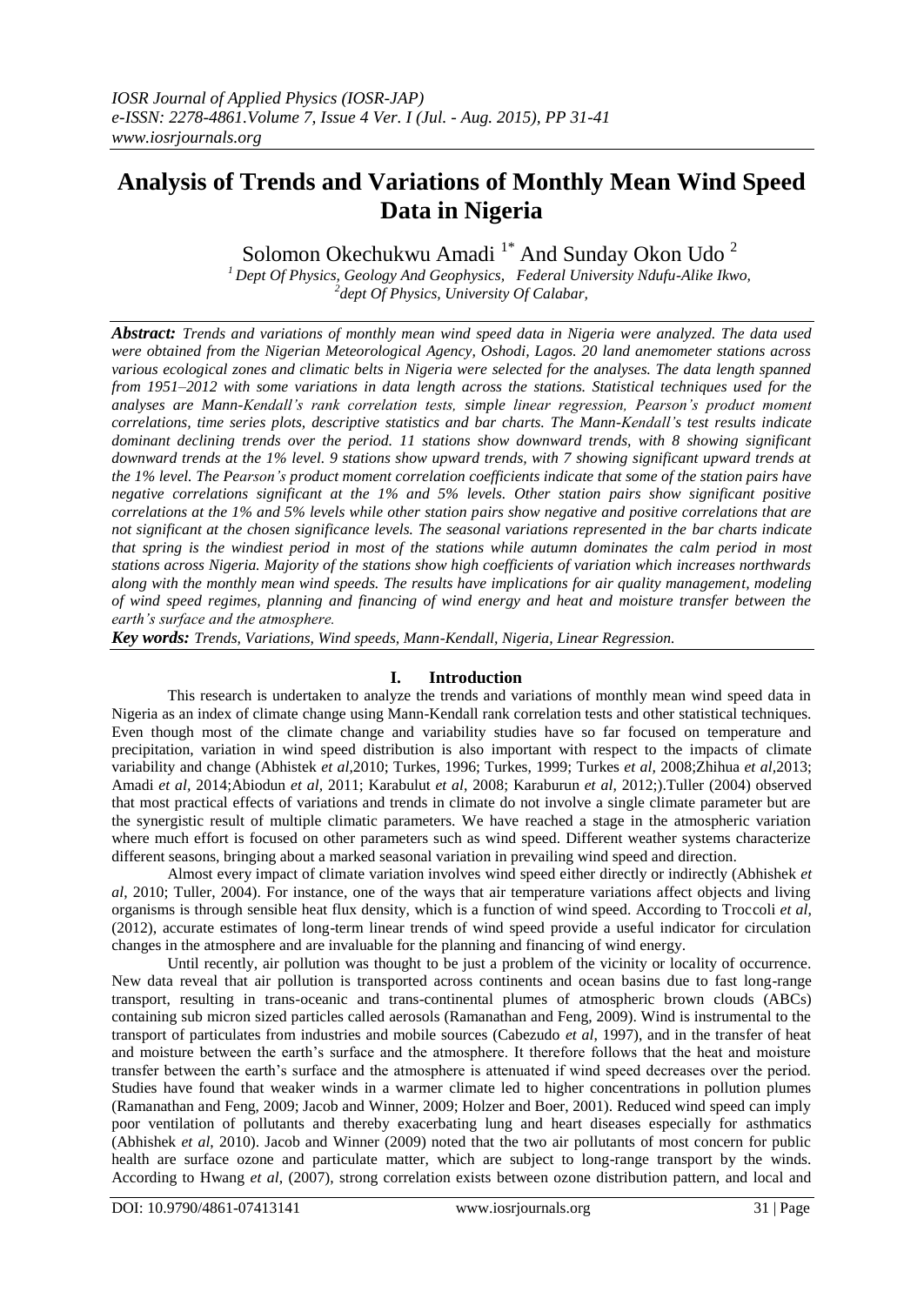synoptic meteorological conditions, especially wind speed. The analysis of wind speed patterns is also important in estimating the surface energy balance (Rayner, 2007) and mitigating coastal erosion (Viles and Goudie, 2003). Wind pattern information is beneficial to agricultural industry (O' Neal *et al*, 2005), and forest and infrastructure protection communities (Jungo *et al*, 2002). Wind trend analysis is equally important for basic climatic processes such as evapo-transpiration and land surface – atmosphere feedback processes, and also for diverse applications such as wind power generation (Mc Vicar and Roderick, 2010). Furthermore, wind speed and direction data are useful in air dispersion modeling and identifying pollutant emission sources (Droppo and Napier, 2008; Wu *et al*, 2008).

Thus, wind speed is an important element in the study of atmospheric variations, hence the justification of this paper. Studies on measured wind speed variations have been carried out (Tuller, 2004; Abhishek *et al*, 2010; Bichet *et al*, 2012; Ko *et al*, 2010b; Ewona and Udo, 2008; Mc Vicar *et al*, 2010; Troccoli *et al*, 2012). These studies observed decrease in annual wind speed in numerous sites around the globe during the past few decades. Roderick *et al*, (2007) had shown that these observations are not products of measurement artefacts.

Other studies (e.g Kumar and Philip, 2010; Wu and Mok, 2013; Ko *et al*, 2010a) show that the direction of trend and variation are location dependent. On the other hand, Cardone *et al* (1990) observed surface wind strengthening for marine wind data.

## **The purpose of this study is to:**

- 1. Examine the trends and variations in measured wind speed data at 20 anemometer stations across Nigeria.
- 2. Quantify the spatial and temporal relationships of the wind speed data by carrying out correlation analysis of the individual stations.
- 3. Examine descriptive statistical features of mean monthly wind speed data of the stations from 1950 2012.

# **II. Study Area**

Nigeria co-ordinates on latitude  $10.00^{\circ}$ N and longitude  $8.00^{\circ}$ E. The climate is tropical; humid in the south and semi-arid in the north. It comprises various ecotypes and climatic zones. There are two main seasons, namely, rainy and dry seasons. The rainy season lasts from March to November in the south and May to October in the north. During December to March, the Nigerian climate is entirely dominated by the north east trade winds, locally called "harmattan", which originate from Sub-Tropical Anticyclones (STA).This "harmattan" is associated with the occurrence of thick dust haze and early morning fog and mist as a result of radiation cooling at night under clear skies. The climate is dominated by the influence of Tropical Maritime (TM) air mass, the Tropical Continental (TC) air mass and the Equatorial Easterlies (EE) (Ojo, 1977) in (Abiodun *et al*, 2011). According to Abiodun *et al* (2011), the TM air mass originates from the southern high-pressure belt located off the Namibian coast. This air mass becomes a moisture – laden air mass after picking up moisture from over the Atlantic Ocean. The TC air mass originates from the high-pressure belt north of the Tropic of cancer. This air mass is always dry and travels towards Nigeria over the Sahara desert. The TM and TC air masses meet at the Inter-Tropical Convergence Zone (ITCZ). The EE air mass is an erratic cool air mass which comes from the east and flows in the upper atmosphere along the ITCZ. The seasonal north-south migration of the ITCZ dictates the Nigerian weather pattern. Fig 1 is the map of Nigeria indicating the anemometer stations used in the study.



**Fig. 1:** Map Nigeria showing meteorological locations for the study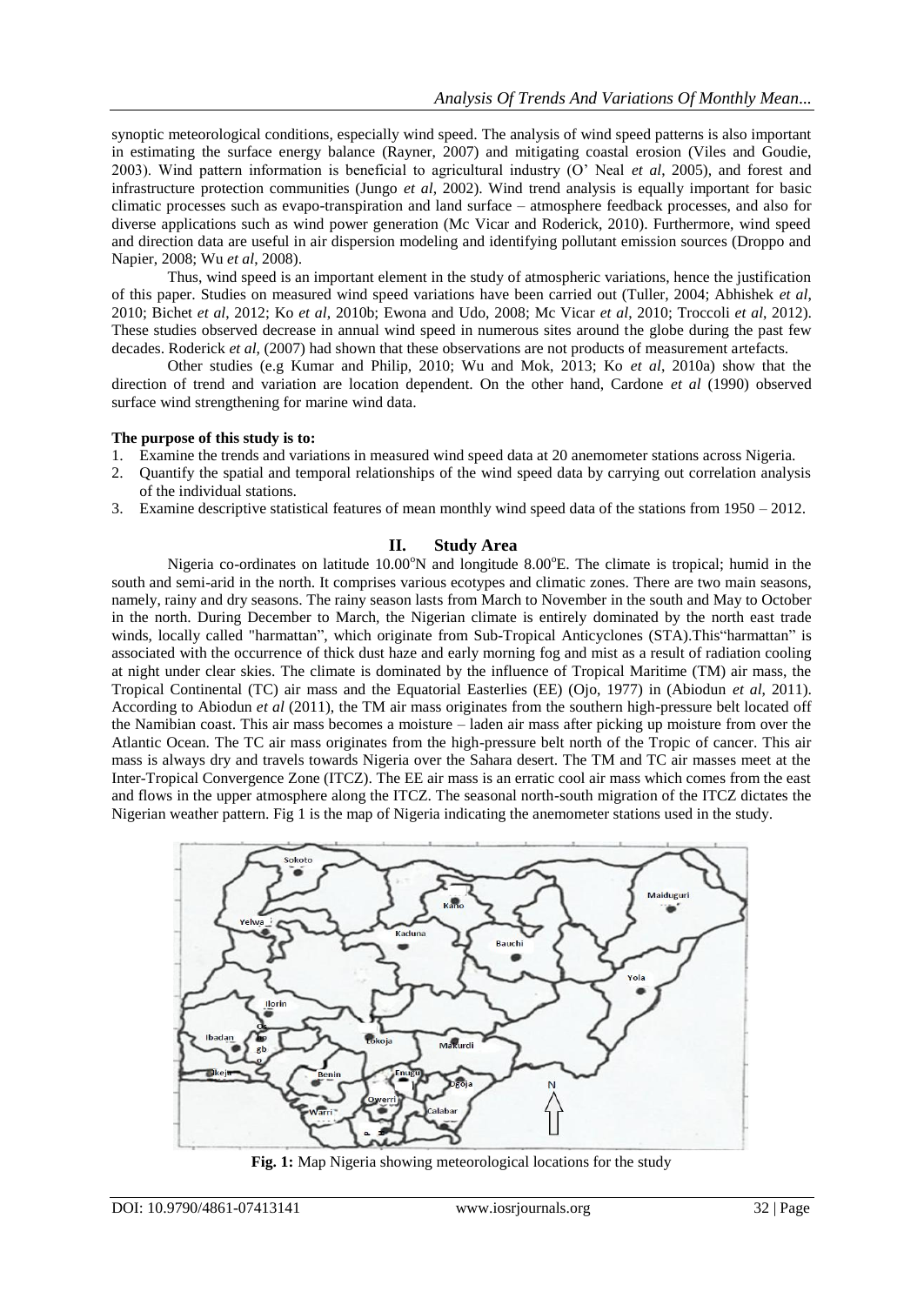# **III. The Data**

## **3.1 The Database**

Monthly mean wind speed data of 20 anemometer stations spread across Nigeria were obtained from the archives of the Nigerian Meteorological Agency (NIMET) Oshodi, Lagos Nigeria. The period of the data spanned from 1951 to 2012. Table 1 below gives the summary information of the stations used in the study.

| S/N              | <b>Station Name</b> | Latitude        | Longitude     | Altitude | Period    | Sequence<br>length | Missing<br>data |  |  |
|------------------|---------------------|-----------------|---------------|----------|-----------|--------------------|-----------------|--|--|
|                  |                     | $({}^{\circ}N)$ | $(^{\circ}E)$ | (m)      |           | (months)           | (% )            |  |  |
| 1.               | Yelwa               | 10.53           | 4.45          | 244      | 1962-2012 | 612                | 11.76           |  |  |
| 2.               | Sokoto              | 12.55           | 5.12          | 351      | 1968-2012 | 552                | 2.17            |  |  |
| 3.               | Kaduna              | 10.42           | 7.19          | 645      | 1967-2012 | 564                | 10.64           |  |  |
| $\overline{4}$ . | Kano                | 12.03           | 8.32          | 476      | 1961-2012 | 624                | 7.69            |  |  |
| 5.               | Bauchi              | 10.17           | 9.49          | 591      | 1961-2012 | 624                | 21.15           |  |  |
| 6.               | Maiduguri           | 11.51           | 13.05         | 354      | 1961-2012 | 624                | 9.62            |  |  |
| 7.               | <b>Ilorin</b>       | 8.26            | 4.30          | 308      | 1961-2012 | 624                | 5.77            |  |  |
| 8.               | Yola                | 9.16            | 12.26         | 191      | 1963-2012 | 600                | $\overline{2}$  |  |  |
| 9.               | Ikeja               | 6.35            | 3.20          | 40       | 1951-2012 | 744                | $\Omega$        |  |  |
| 10.              | Ibadan              | 7.22            | 3.59          | 234      | 1961-2012 | 624                | 9.62            |  |  |
| 11.              | Oshogbo             | 7.47            | 4.29          | 305      | 1961-2012 | 624                | 11.54           |  |  |
| 12.              | Benin               | 5.36<br>6.19    |               | 77.80    | 1967-2012 | 552                | $\Omega$        |  |  |
| 13.              | Warri               | 5.31            | 5.44          | 6.00     | 1967-2012 | 552                | 30.43           |  |  |
| 14.              | Lokoja              | 7.48            | 6.44          | 113      | 1964-2012 | 588                | 2.04            |  |  |
| 15.              | Port Harcourt       | 5.01            | 6.57          | 18       | 1960-2012 | 636                | $\Omega$        |  |  |
| 16.              | Owerri              | 5.25            | 7.13          | 91       | 1977-2012 | 432                | $\Omega$        |  |  |
| 17.              | Enugu               | 6.28            | 7.34          | 142      | 1961-2012 | 624                | 5.77            |  |  |
| 18.              | Calabar             | 4.58            | 8.21          | 62       | 1961-2012 | 624                | $\Omega$        |  |  |
| 19.              | Makurdi             | 7.42            | 8.37          | 113      | 1961-2012 | 624                | 13.46           |  |  |
| 20.              | Ogoja               | 6.40            | 8.48          | 117      | 1978-2012 | 420                | 17.14           |  |  |

**Table 1: Anemometer stations and details of the data used**

## **3.2 Data Quality Check And Database Construction**

The monthly data required careful scrutiny. This necessitated the construction of the database. Some missing entries were observed (see table 1 above) and were not replaced. Only 5 stations did not have missing observations. The missing observations ranged from 2% to about 30%. Shongwe *et al* (2006) suggested the use of data from stations with missing records not greater than 5%. However, this can be a major challenge to achieve especially in data scarce regions (as is the case here). Ngongondo *et al* (2011) adopted a more flexible 10% maximum threshold recommended by Hosking and Wallis (1997). In the case here, only 13 out of the 20 stations meet the 10% maximum threshold recommendation. Helsel and Hirsch (1992) in National Nonpoint Source Monitoring Programme (NNSMP) (2011) recommended that monotonic trend analysis could be applied if the data gap does not exceed one-third of the total record. This recommendation is based on the use of nonparametric tests that are robust against large data gaps. This is adopted in this study.

A preliminary step in analysis of homogeneity is to plot the time series on a linear scale. Visual inspection of the plots could reveal the existence of the marked changes in the time series which can be further investigated by statistical procedures. In the case here, plot inspection immediately revealed the existence of missing data for some of the stations. Statistical test for homogeneity was done using the non-parametric Kruskal-Wallis (K-W) test (Turkes *et al* 2008).

Homogeneity means that there are no jumps (non-climatological abrupt rises or falls) in the climatic series of observation (Turkes 1999). Most of the statistical in homogeneities noticed in the result of the K-W test are very much likely related to the long period fluctuations and trends. According to Syners (1990), in Turkes (1999) and Turkes (1996), these are acceptable within non-randomness characteristics of series of climatological observations.

# **IV. Methodology**

## **4.1 Processing Software Packages**

Database construction and quality control of the wind speed data were first performed by checking for missing entries, outliers and temporal homogeneity as discussed in the preceding section. The descriptive statistics of the distribution was evaluated using the SPSS package. SPSS computer package was also used to evaluate the Mann-Kendall's rank correlation tests and the Pearson's product moment correlation coefficients. The non-parametric Mann-Kendall's rank correlation tests were used to detect the presence, direction and significance of the trends. The Pearson's product moment correlation coefficients revealed the spatial and temporal relationships of the wind speed data. The Mann-Kendall tests detect trends but cannot provide an estimate of the trend magnitude. The trend magnitudes were quantified by a linear regression model. Regression analysis was executed using the MATLAB software package. The Time series plots with the trend lines were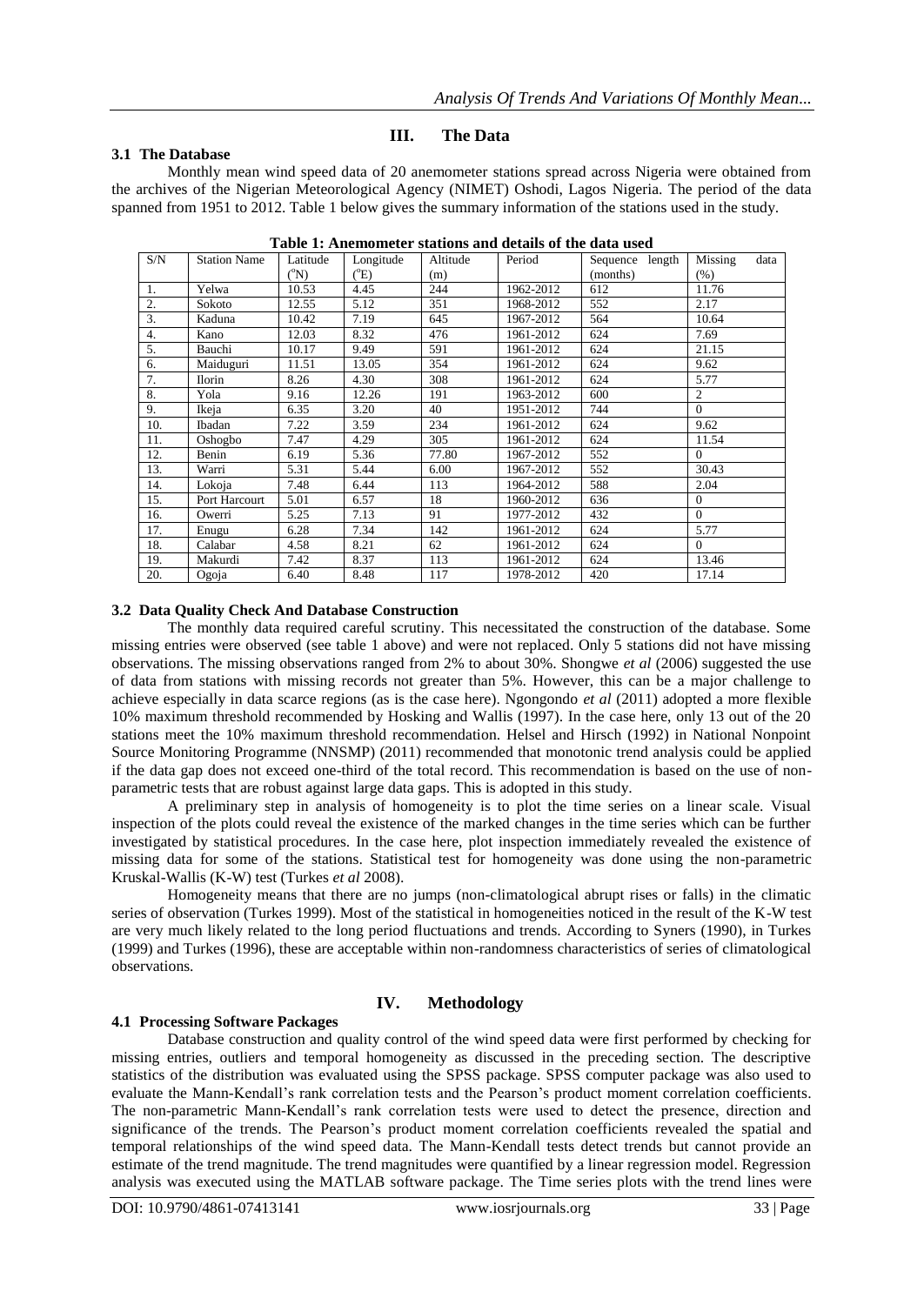done using the MATLAB. The R programming language was used to do the bar charts to indicate the seasonal variations of the wind speed data of the stations.

Two non-parametric statistics are in common use in trend studies: Mann-Kendall's (M-K) test and Spearman's test. Compared to the parametric tests, the non-parametric tests have been proved to provide higher statistical power in cases of non-normality of the distribution, and they are robust against outliers and missing data (Turkes 1996, Turkes, 1999; Turkes et al, 2008, Zhihua et al, 2013). Furthermore, non-parametric tests represent a measure of monotonic dependence whether linear or not (Davies, 1986; Rossi et al, 1992) in De Luis et al (2000). In this work, Mann-Kendall's (M-K) rank correlation tests were chosen to detect significant trends.

#### **4.2 The Mann-Kendall (M-K) Correlation Test**

Within the M-K test, the data  $(x_1, x_2, ..., x_n)$  of time series as null hypothesis, H<sub>0</sub>, are independent identically distributed random samples. Given n size data for n≥10, the M-K test statistic S is defined as follows (Rai *et al*, 2010; Zhihua *et al*, 2013):

$$
S = \sum_{i=1}^{n-1} \sum_{j=i+1}^{n} sgn (x_j - x_i) \dots \dots \dots \dots (1)
$$

Where  $x_j$  and  $x_j$  are the sequential data for the  $i^{\text{th}}$  and  $j^{\text{th}}$  terms, and  $j > i$ 

$$
sgn(x_j - x_i) = \begin{cases} 1, & x_j > x_i \\ 0, & x_j = x_o \\ -1 & x_j < x_i \end{cases} \dots \dots \dots \dots \dots \dots \dots \dots \dots \dots (2)
$$

When *S* is a large positive number, later values exceed earlier values and upward trend is indicated. When later values are less than earlier values, S is negative and downward trend results. Under the null hypothesis of independent and randomly distributed random variables, when n≥10, the S statistic is approximately normally distributed, with zero mean and variance as follows in the absence of ties:

$$
\sigma^2 = \frac{n(n-1)(2n+5)}{18} \qquad \dots \dots \dots \dots \dots \dots \dots (3)
$$

The value of *S* and  $\sigma^2$  are used to compute the *Z* statistic, which follows a normal standardized distribution thus:

$$
Z = \begin{cases} \frac{S-1, S>0. \dots (4)}{\sigma} \\ 0, S = 0 \\ \frac{S+1, S<0}{\sigma} \end{cases}
$$

The null hypothesis  $H_0$  that there is no trend is rejected when the absolute  $Z$  value computed by eqn (4) is greater than the critical value  $Z_{\alpha}$  at a chosen level of significance  $\alpha$ . Conversely, the alternative hypothesis  $H_1$ that the data follow a monotonic trend over time is accepted. The test statistic *tau* (τ) is computed as

 = (−1)/2 ……………………………(5)

In this study, the *Z* value is tested at the 1% and 5% significance levels. The trend is upwards for positive values of *Z* and downwards for negative values of *Z*. The test statistic τ (Kendall's *tau b*) has a range of -1 to +1, and is analogous to the correlation coefficient in regression analysis. The null hypothesis is rejected when the *tau b* (τ) is significantly different from zero. To test the trend significance, *Z* is computed and the cumulative probability for a standard normal distribution at /*Z*/ is found. For a two tailed test, the value of the cumulative probability is multiplied by 2 to obtain the *p* value. If the *p* value is below a given level of significance, the trend is significant.

#### **4.3 Linear Regression**

The Mann-Kendall tests described above detect nature and significance of the trends but do not provide an estimate of their magnitudes. The slopes (magnitudes) of the trends were quantified by a linear regression model of the form:

 $y = mx + C$  … … … … … … … … … (6)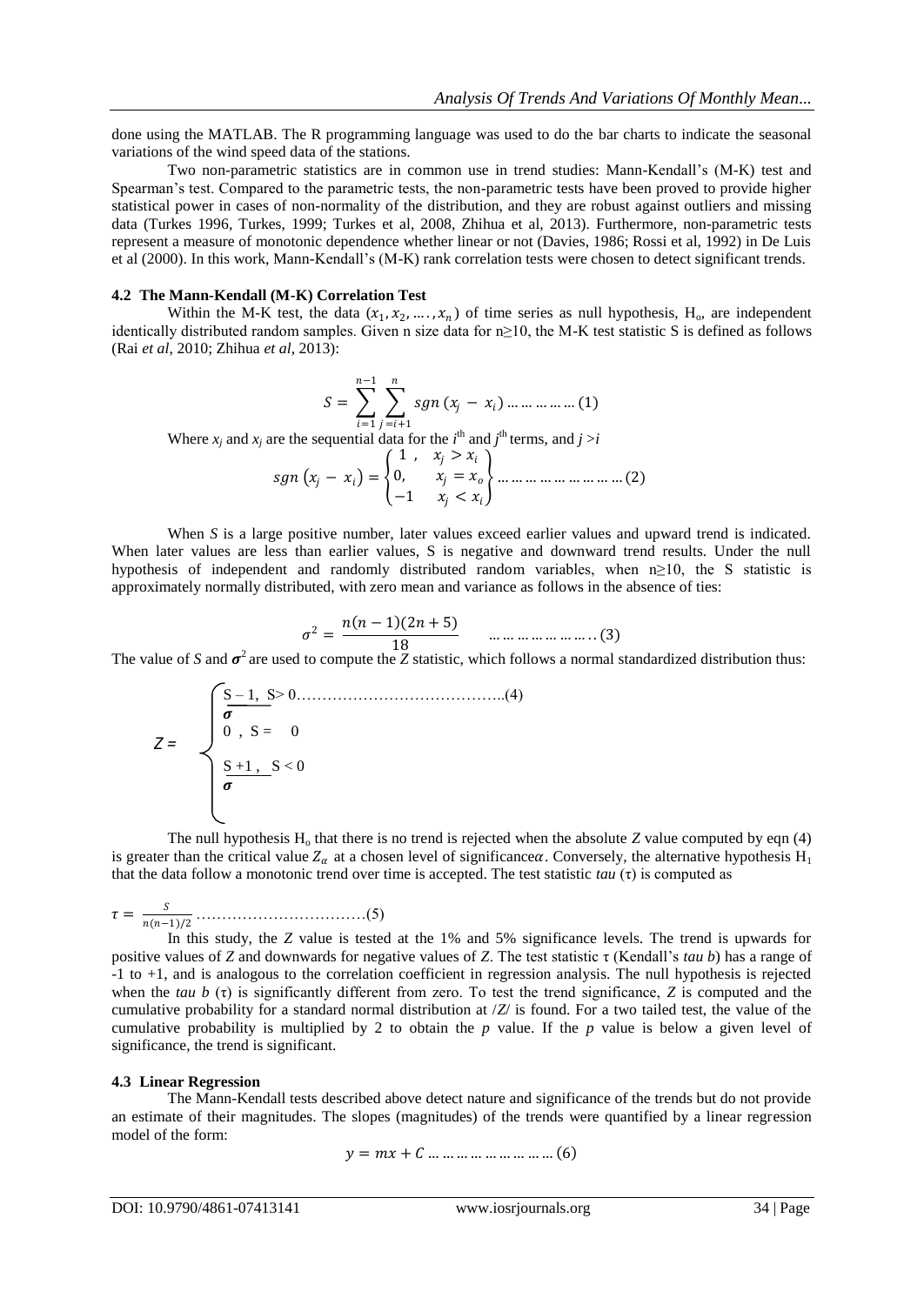Where *y* is the wind speed (in m/s), *x* is the number of months, *m* is the slope of the trend (in m/s per month) indicating the detected change, and *C* is a regression coefficient (the intercept). When the slope *m* is positive, it means that the wind speed has an upward trend and vice versa. The larger the absolute value of *m*, the more obvious the variation trend is.

### **V. Results And Discussion**

Table 2 shows the wind speed characteristics of the stations. The coefficients of variation (CV) are high for majority of the stations which indicates high wind speed variability across the country. A cursory look at the table indicates that there is no discernible pattern of distribution of both the mean and the CV. Table 2 further portrays Sokoto and Kano in the North West as the windiest stations with spectacular mean wind speeds of 7.471 m/s and 7.9 m/s respectively. The CV of 50.32% and 49.37% are outstanding for the north east stations of Yola and Bauchi respectively. The monthly mean of the wind speed data are relatively low in the south western cities of Oshogbo (2.966 m/s), Benin (3.481 m/s), Warri (3.23 m/s) and in the north central city of Lokoja (3.063 m/s). The variation of wind speed across the stations as observed in table 2 could be attributed to a number of potential causes ranging from orographic, orogenic and topographic features. Roughness of the environment surrounding the stations, variations in the height and position of anemometers, and atmospheric forcing (atmospheric circulation) changes also produce substantial effects. Some studies (e.g Bichet *et al*, 2012) have found that increasing the vegetation roughness length (caused by increasing vegetation) decreases the land wind speed. Wind speed tend to be higher at well exposed sites than at stations in the vicinity of forests, hills, mountains and other intervening structures such as high rise buildings. Suffice it to say that changes in measured wind speed can result from both atmospheric and ground surface controls. The result observed here is expected since the north belongs to the arid and semi-arid ecotypes while the south is dominated by mangrove, swamp forests, tropical rainforests and guinea savanna tall grasslands.

The Mann-Kendall's test results presented in table 3 show the Kendall's *tau b* (coefficients of the time trends) for the individual stations along with the *p* values of the test statistic. The levels of statistical significance of the time trend coefficients are also indicated. The extreme right columns of table 3 show the estimates of the trend magnitudes in m/s per month, m/s per year and m/s per decade. The dominant trend in the time series of the wind speeds is the decline over the periods considered here. 11 stations (representing 55%) show downward trends out of which 8 stations (representing 40% of the stations) show decreasing trend significant at the 1% level. These are Sokoto, Kaduna, Bauchi, Yola, Oshogbo, Benin, Lokoja and Port Harcourt. 9 stations (representing 45%) show upward trend out of which 7 stations (representing 35%) show significant upward trend at the 1% level. These are Kano, Maiduguri, Ilorin, Ikeja, Enugu, Calabar and Makurdi. Owerri and Warri show upward trends that are not significant while Yelwa, Ibadan and Ogoja show non-significant downward trends at the chosen levels of significance.

Table 4 is the Person Product Moment Correlation matrix of monthly mean wind speeds. Their significance levels are also shown to give a general indication of coincidence between stations and index time series. The inter station spatial coherence of the monthly mean wind speed is objectively quantified by using the station to station correlation coefficients. Some of the anemometer station pairs show negative correlations significant at the 1% and 5% levels. Other station pairs show positive correlations significant at the 1% and 5% levels. There are equally other station pairs that show positive and negative correlations that are not significant at the chosen levels of significance. There is no discernible pattern in the correlation coefficients among the pairs of anemometer stations.

| <b>Stations</b> | N   | <b>Minimum</b> | <b>Maximum</b> | Mean  | <b>Std. Deviation</b> | Range | C.V(%) |
|-----------------|-----|----------------|----------------|-------|-----------------------|-------|--------|
| Yelwa           | 540 | 0.0            | 8.0            | 3.524 | 1.4164                | 8.0   | 40.19  |
| Sokoto          | 540 | 2.4            | 12.9           | 7.471 | 1.9474                | 10.5  | 26.07  |
| Kaduna          | 504 | 2.4            | 10.9           | 5.285 | 1.4716                | 8.5   | 27.84  |
| Kano            | 576 | 2.0            | 15.0           | 7.900 | 2.4256                | 13.0  | 30.7   |
| Bauchi          | 492 | 0.0            | 10.9           | 4.621 | 2.2814                | 10.9  | 49.37  |
| Maiduguri       | 564 | 1.2            | 9.1            | 5.227 | 1.6468                | 7.9   | 31.51  |
| <b>Ilorin</b>   | 588 | 1.0            | 8.6            | 4.411 | 1.4821                | 7.6   | 33.6   |
| Yola            | 588 | 0.5            | 11.0           | 3.993 | 2.0091                | 10.5  | 50.32  |
| Ikeja           | 744 | 0.3            | 10.5           | 4.635 | 1.6960                | 10.2  | 36.59  |
| Ibadan          | 564 | 0.2            | 8.6            | 4.060 | 1.2619                | 8.4   | 31.08  |
| Oshogbo         | 552 | 0.0            | 5.6            | 2.966 | 1.1029                | 5.6   | 37.18  |
| Benin           | 552 | 1.1            | 8.2            | 3.481 | 0.9266                | 7.1   | 26.62  |
| Warri           | 384 | 0.5            | 6.8            | 3.231 | 0.6419                | 6.3   | 19.87  |
| Lokoja          | 576 | 0.3            | 6.2            | 3.063 | 1.0555                | 5.9   | 34.46  |
| Port Harcourt   | 636 | 0.0            | 7.0            | 3.633 | 0.9971                | 7.0   | 27.45  |
| Owerri          | 432 | 1.8            | 8.1            | 3.455 | 0.7840                | 6.3   | 22.69  |
| Enugu           | 588 | 0.0            | 11.0           | 5.282 | 1.4183                | 11.0  | 26.85  |

**Table 2: Descriptive statistics for wind speed**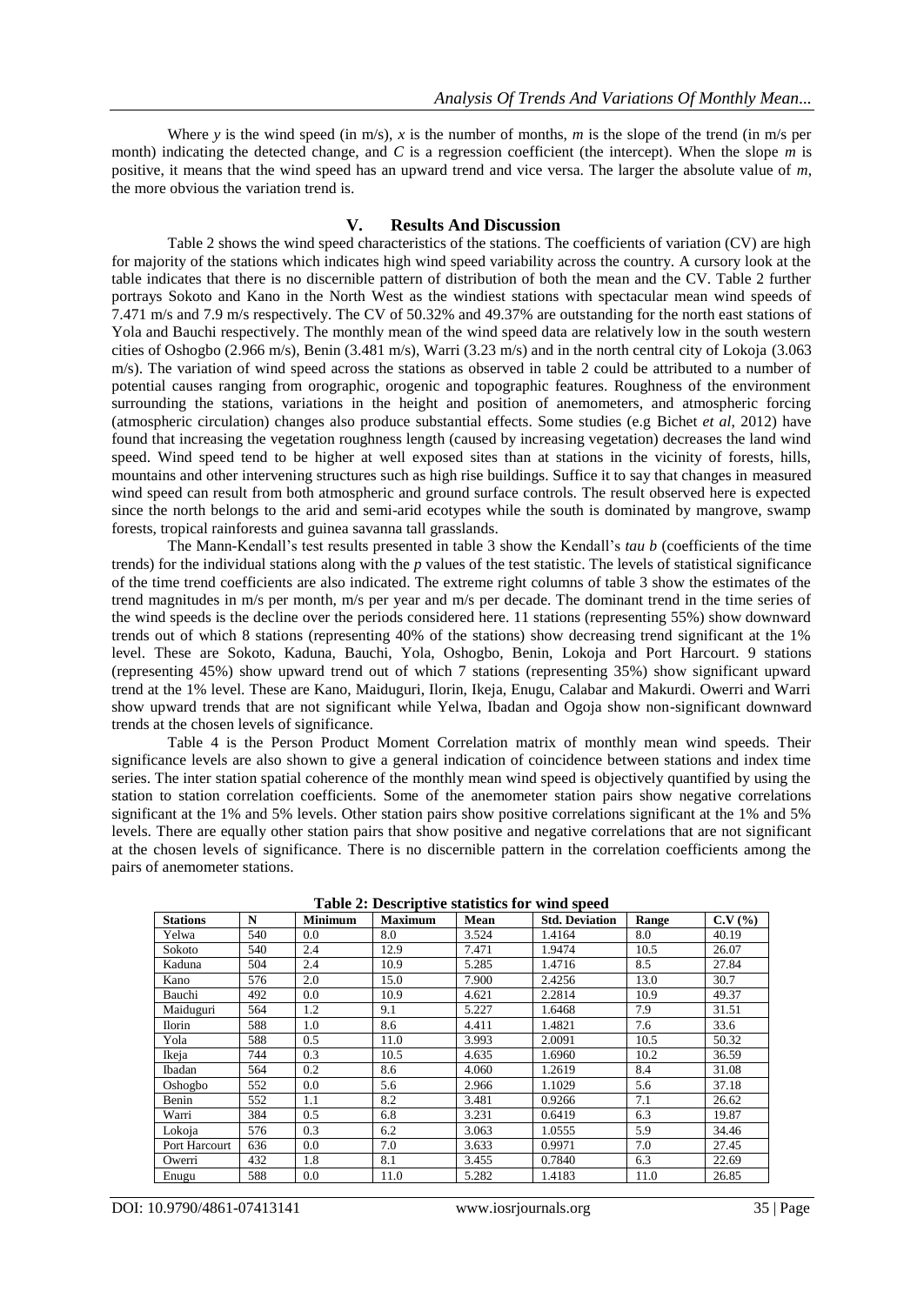| Calabar | 624 | 0.0     | $\Omega$ $\sim$<br>0.J  | 2071<br>J.O / 1 | . . 1474                   | <u>ດ -</u><br>د.ه | 29.64                       |
|---------|-----|---------|-------------------------|-----------------|----------------------------|-------------------|-----------------------------|
| Makurdi | 540 | ر. .    | $\cdot$ 0 $\sim$<br>ے . | 4.781           | 497 <sup>2</sup><br>1.4713 | 70<br>.           | $\sim$<br>$\sim$<br>ے دندان |
| Ogoja   | 348 | $\cdot$ | u<br>9.O                | 3.633           | 1.1195                     | 8.0               | 30.81                       |

| Table 3: Mann-Kendall's test results and estimates of trend magnitudes of the wind speed. |  |
|-------------------------------------------------------------------------------------------|--|
|-------------------------------------------------------------------------------------------|--|

| <b>Stations</b> | Kendall's <i>tau b</i> | <i>p</i> value | m/s/month | m/s/year | m/s/decade |
|-----------------|------------------------|----------------|-----------|----------|------------|
| Yelwa           | $-0.040$               | 0.175          | 0.0013    | 0.0156   | 0.156      |
| Sokoto          | $-0.094**$             | 0.001          | 0.0012    | 0.0144   | 0.144      |
| Kaduna          | $-0.095**$             | 0.002          | 0.002     | 0.024    | 0.24       |
| Kano            | $0.354**$              | 0.000          | 0.0048    | 0.0576   | 0.576      |
| Bauchi          | $-0.382**$             | 0.000          | 0.0009    | 0.0108   | 0.108      |
| Maiduguri       | $0.178**$              | 0.000          | 0.0014    | 0.0168   | 0.168      |
| <b>Ilorin</b>   | $0.295**$              | 0.000          | 0.0018    | 0.0216   | 0.216      |
| Yola            | $-0.438**$             | 0.000          | 0.0058    | 0.0696   | 0.696      |
| Ikeja           | $0.121**$              | 0.000          | 0.0002    | 0.0024   | 0.024      |
| Ibadan          | $-0.043$               | 0.134          | 0.0028    | 0.0336   | 0.336      |
| Oshogbo         | $-0.162**$             | 0.000          | 0.005     | 0.06     | 0.6        |
| Benin           | $-0.097**$             | 0.001          | 0.0001    | 0.0012   | 0.012      |
| Warri           | 0.003                  | 0.926          | 0.0003    | 0.0036   | 0.036      |
| Lokoja          | $-0.209**$             | 0.000          | 0.001     | 0.012    | 0.12       |
| Port Harcourt   | $-0.271**$             | 0.000          | 0.0015    | 0.018    | 0.18       |
| Owerri          | 0.025                  | 0.443          | 0.00039   | 0.00468  | 0.0468     |
| Enugu           | $0.193**$              | 0.000          | 0.0011    | 0.0132   | 0.132      |
| Calabar         | $0.317**$              | 0.000          | 0.0022    | 0.0264   | 0.264      |
| Makurdi         | $0.259**$              | 0.000          | 0.0018    | 0.0216   | 0.216      |
| Ogoja           | $-0.052$               | 0.153          | 0.00042   | 0.00504  | 0.0504     |

\*\* Kendall's *tau b* is significant at the 0.01 level (two-tailed).

| Table 4– Correlation coefficients for Wind Speed across the stations |  |  |
|----------------------------------------------------------------------|--|--|
|----------------------------------------------------------------------|--|--|

|                 |                     | <b>Stations</b>     |                     |                     |                     |                     |                      |         |                     |                     |                     |                     |         |        |        |                     |                     |            |      |    |
|-----------------|---------------------|---------------------|---------------------|---------------------|---------------------|---------------------|----------------------|---------|---------------------|---------------------|---------------------|---------------------|---------|--------|--------|---------------------|---------------------|------------|------|----|
| <b>Stations</b> |                     | $\overline{2}$      | 3                   | 4                   | 5                   | 6                   | n                    | 8       | 9                   | 10                  | 11                  | 12                  | 13      | 14     | 15     | 16                  | 17                  | 18         | 19   | 20 |
| -1              |                     |                     |                     |                     |                     |                     |                      |         |                     |                     |                     |                     |         |        |        |                     |                     |            |      |    |
| $\overline{2}$  | .195"               |                     |                     |                     |                     |                     |                      |         |                     |                     |                     |                     |         |        |        |                     |                     |            |      |    |
| 3               | .103                | <b>404</b>          | 1                   |                     |                     |                     |                      |         |                     |                     |                     |                     |         |        |        |                     |                     |            |      |    |
| 4               | .033                | .214                | $.264$ <sup>*</sup> | п                   |                     |                     |                      |         |                     |                     |                     |                     |         |        |        |                     |                     |            |      |    |
| 5               | .061                | .116''              | .147                | $-.086$             |                     |                     |                      |         |                     |                     |                     |                     |         |        |        |                     |                     |            |      |    |
| 6               | 303                 | 371                 | .186                | $.271$ <sup>*</sup> | $-242$ <sup>*</sup> | -1                  |                      |         |                     |                     |                     |                     |         |        |        |                     |                     |            |      |    |
| 7               | .196                | $.092$ <sup>*</sup> | .010                | 388                 | $-.095$             | .261                | 1                    |         |                     |                     |                     |                     |         |        |        |                     |                     |            |      |    |
| 8               | .243                | $.135$ <sup>*</sup> | $.129$ <sup>*</sup> | $-.266$             | .448                | $-.034$             | $-.126$              | 1       |                     |                     |                     |                     |         |        |        |                     |                     |            |      |    |
| $\overline{9}$  | .176                | $-.148$             | $-.079$             | .054                | $-.150$             | $.198$ <sup>*</sup> | .156                 | $-338$  | ш                   |                     |                     |                     |         |        |        |                     |                     |            |      |    |
| 10              | .211'               | $-.061$             | $-.054$             | $-.038$             | .161                | $-.007$             | .221'                | .260    | $.174$ <sup>*</sup> | 1                   |                     |                     |         |        |        |                     |                     |            |      |    |
| $_{11}$         | 377                 | .051                | .058                | .147                | .231'               | .131                | .345                 | .191    | .276'               | .293                | 1                   |                     |         |        |        |                     |                     |            |      |    |
| 12              | .089                | $-.027$             | .010                | $.129$ <sup>*</sup> | $.277$ <sup>*</sup> | .005                | $.219$ <sup>*</sup>  | .452    | $-.057$             | 362                 | $.329$ <sup>*</sup> | n                   |         |        |        |                     |                     |            |      |    |
|                 | .027                | $-144$              | $-.066$             | .058                | .136                | $-.049$             | .101'                | .040    | .263                | .137                | $.104$ <sup>*</sup> | .157                | 1       |        |        |                     |                     |            |      |    |
| 13              | 310                 | $-.014$             | $.093$ <sup>*</sup> | $-078$              | .247                | .209                | $.154$ <sup>*</sup>  | .335"   | $-.001$             | 138                 | .270                | 302                 | .042    | 1      |        |                     |                     |            |      |    |
| 14              | $.134$ <sup>*</sup> | $-.097$             | $.132$ <sup>*</sup> | $-155$ <sup>*</sup> | 351'                | .030                | $-153$ <sup>*</sup>  | .361    | .001                | $.114$ <sup>*</sup> | .258                | .206                | .206    | .254   | 1      |                     |                     |            |      |    |
| -15             | .060                | .039                | .155"               | .176                | .358"               | .009                | $.162$ <sup>**</sup> | .255"   | $.162$ <sup>*</sup> | .386                | $.176*$             | .236"               | .149''  | .135"  | .114'  |                     |                     |            |      |    |
| 16              | .238                | .072                | $.204$ <sup>*</sup> | .308                | $-.180$             | .537                | .242                 | $-.098$ | .357                | .093                | $.239$ <sup>*</sup> | .064                | .137    | .274   | .146   | .200'               | п                   |            |      |    |
| -17             | .024                | .020                | .036                | 552                 | $-236$              | 270'                | .430°                | $-223$  | .100                | .096                | 214                 | $.252$ <sup>*</sup> | $-.003$ | $-043$ | $-156$ | .069                | .317                | -1         |      |    |
| 18              | .036                | .050                | .241                | .523                | .195"               | .267                | .336                 | $-.088$ | .136                | .216                | .247                | $.239$ <sup>*</sup> | .077    | .086   | .071   | $.261$ <sup>*</sup> | .350'               | <b>401</b> |      |    |
| 19              | .146                | .030                | .030                | .114                | .136                | $-0.49$             | .220'                | $-171'$ | 342                 | .149                | .406                | $-.061$             | .113    | .022   | .096   | $.135$ <sup>*</sup> | $.263$ <sup>*</sup> | 217        | .046 | ı. |
| 20              |                     |                     |                     |                     |                     |                     |                      |         |                     |                     |                     |                     |         |        |        |                     |                     |            |      |    |

\*\*Correlation is significant at 0.01 (two-tailed); \*Correlation is significant at 0.05 (two-tailed).

The observed changes over time in the measured wind speed data can result from both atmospheric circulation changes and ground surface variations. Ramanathan *et al*, (2001) noted that aerosol emissions, greenhouse gas concentrations, sea surface temperatures, can affect the atmospheric circulation and stability thereby wind speeds. Bichet *et al*, (2012) observed that sea-induced circulation changes have a regional character and can decrease or increase the wind speeds, whereas in contrast, higher aerosol concentrations appear to generally reduce the land and ocean wind speeds. This response could be linked to the role of atmospheric aerosols upon the stratification of the atmosphere. Whereas increasing aerosols emissions cool the surface, carbonaceous aerosols also warm the aerosol layer in the troposphere. This would increase the atmospheric density gradient between the surface and the troposphere, and thus reduce the rate of atmospheric circulation (Ramanathan *et al*, 2005). Suffice it to say that the observed dominant downward trends in wind speed could be linked to climate variability and change.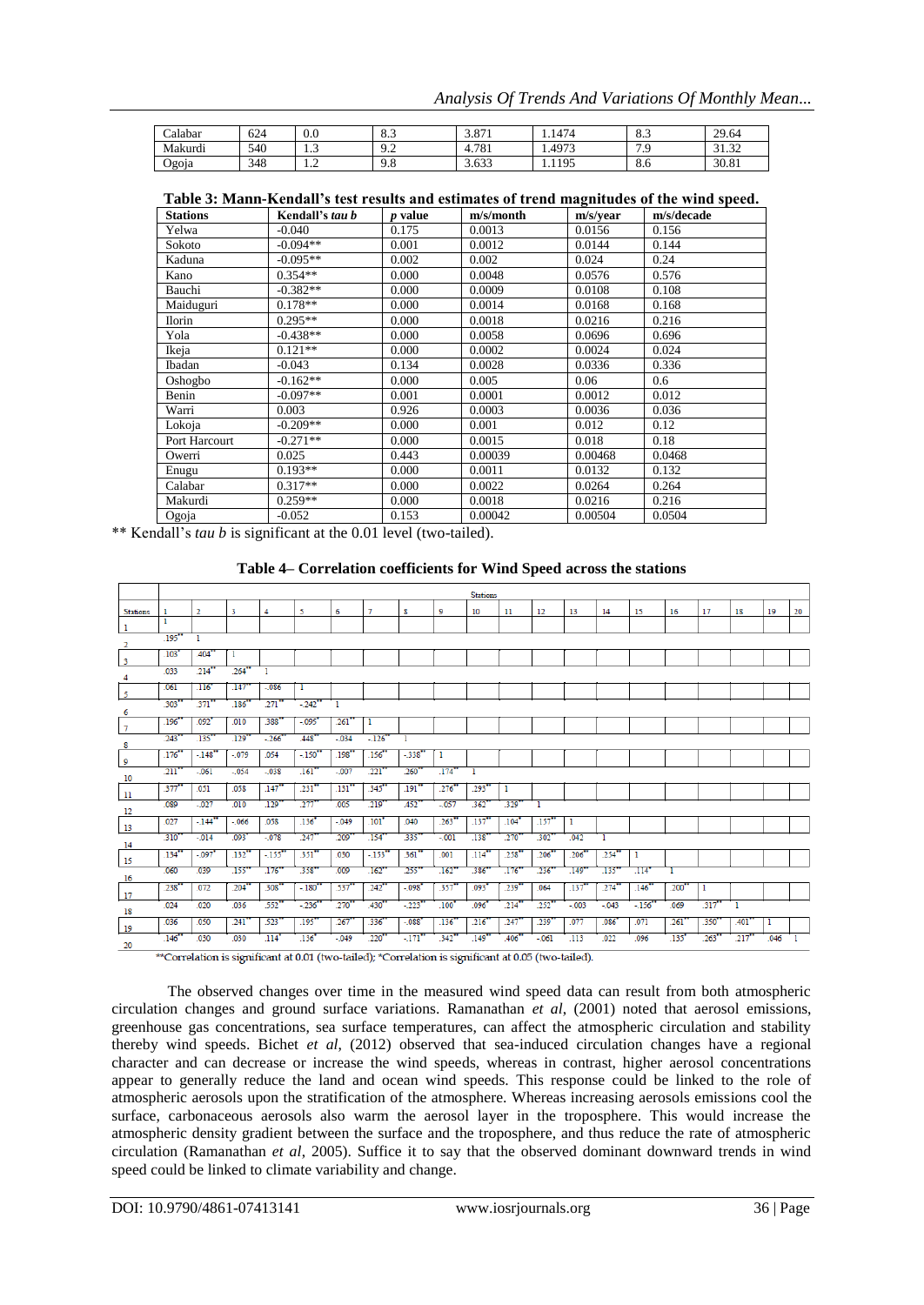The time series plots with the trend lines (not shown) indicate that the trend lines uphold the Kendall's test result with respect to the direction of trends in the stations.

The seasonal variations of monthly mean wind speed are presented in Bar charts in Figs  $2a - t$ . The figures show that for the north western cities of Yelwa, Kaduna, Sokoto and Kano, there is a bimodal maxima. These occur in Winter (Dec, Jan, Feb) and early Summer (June). In this region, the most calm periods are observed from late summer (August) to mid autumn (October). Yelwa station is exceptional here in that the wind speed reaches its crescendo between mid spring (April) to early summer (June), and its lowest in late autumn (November).

The north eastern cities of Bauchi, Maiduguri and Yola record their maxima in mid spring (April) and their minima in autumn (Sept, Oct, and Nov). However, Maiduguri deviates slightly from this pattern in that it records its maxima in early spring (March) and early summer (June). The north central cities (Lokoja, Ilorin, and Makurdi) have their windiest period in spring (March, April & May) and their most calm period in autumn (Sept, Oct, Nov), similar to the situation in the north eastern zone. The south western cities (Ibadan, Oshogbo and Ikeja) recorded double maxima which are observed in spring (March and April) and summer (July and August).





3

5 7 9

Month

1

Ġ.

ю

 $\overline{a}$ თ  $\mathbf{\Omega}$ 

 $\overline{a}$ 

Wind Speed(m/s)







**Bauchi** Mind Speed(m/s)  $\bullet$  $\frac{1}{1}$  $2<sub>4</sub>$  $\overline{1}$  $\overline{2}$  $\overline{3}$ 4 5 6  $\overline{7}$ 8 9  $10$  $11$  $12$ Month

11





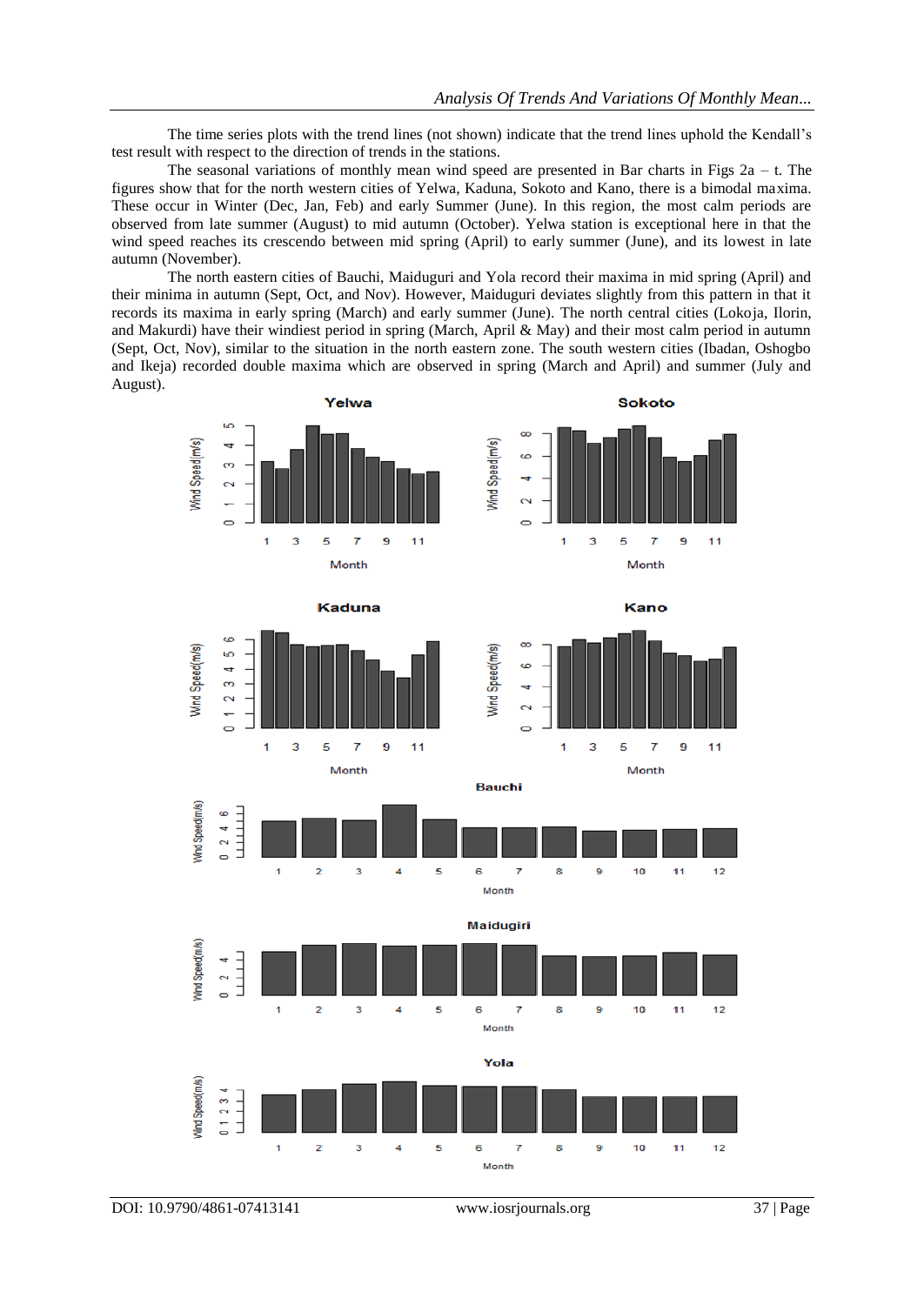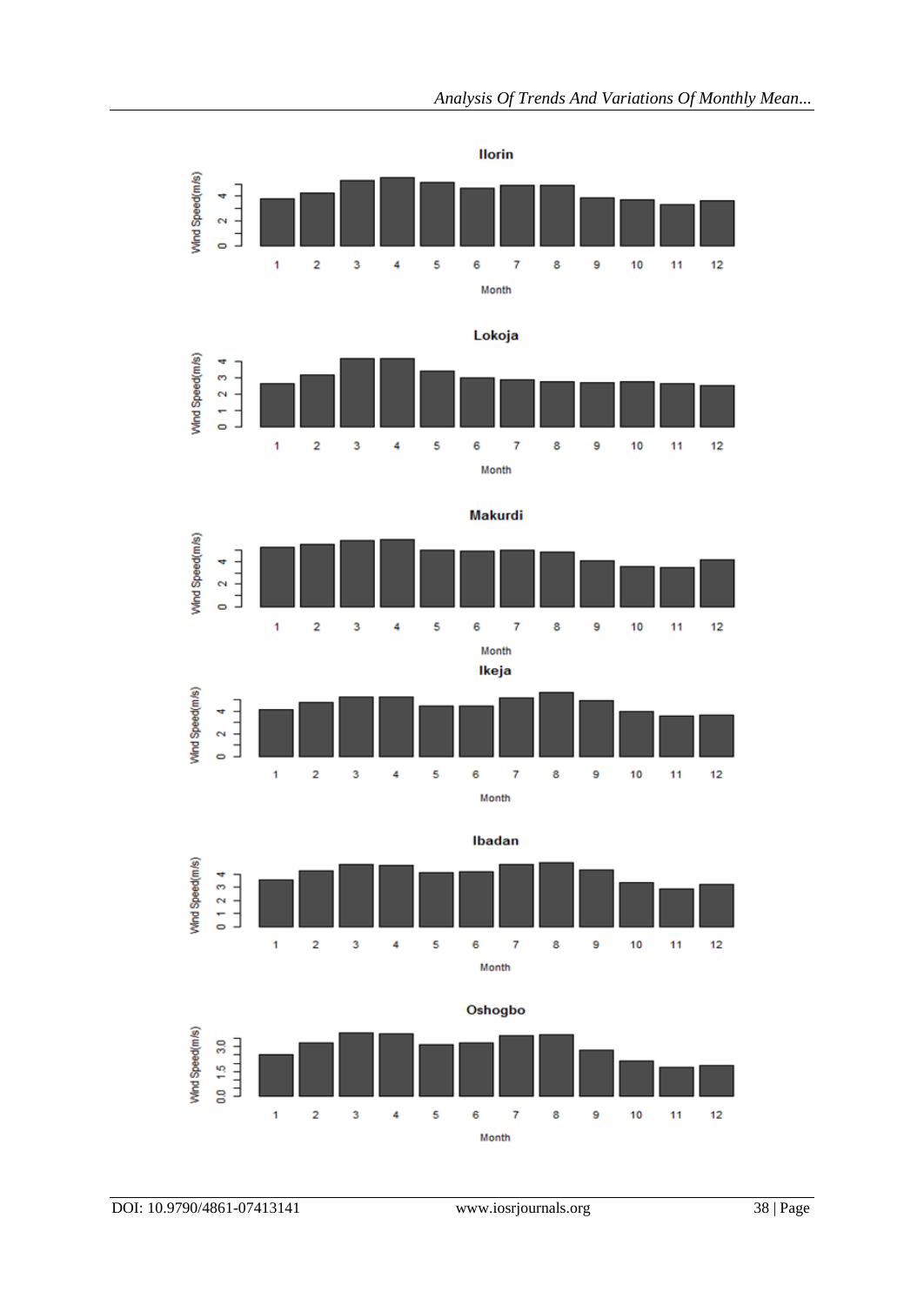





Warri





Calabar

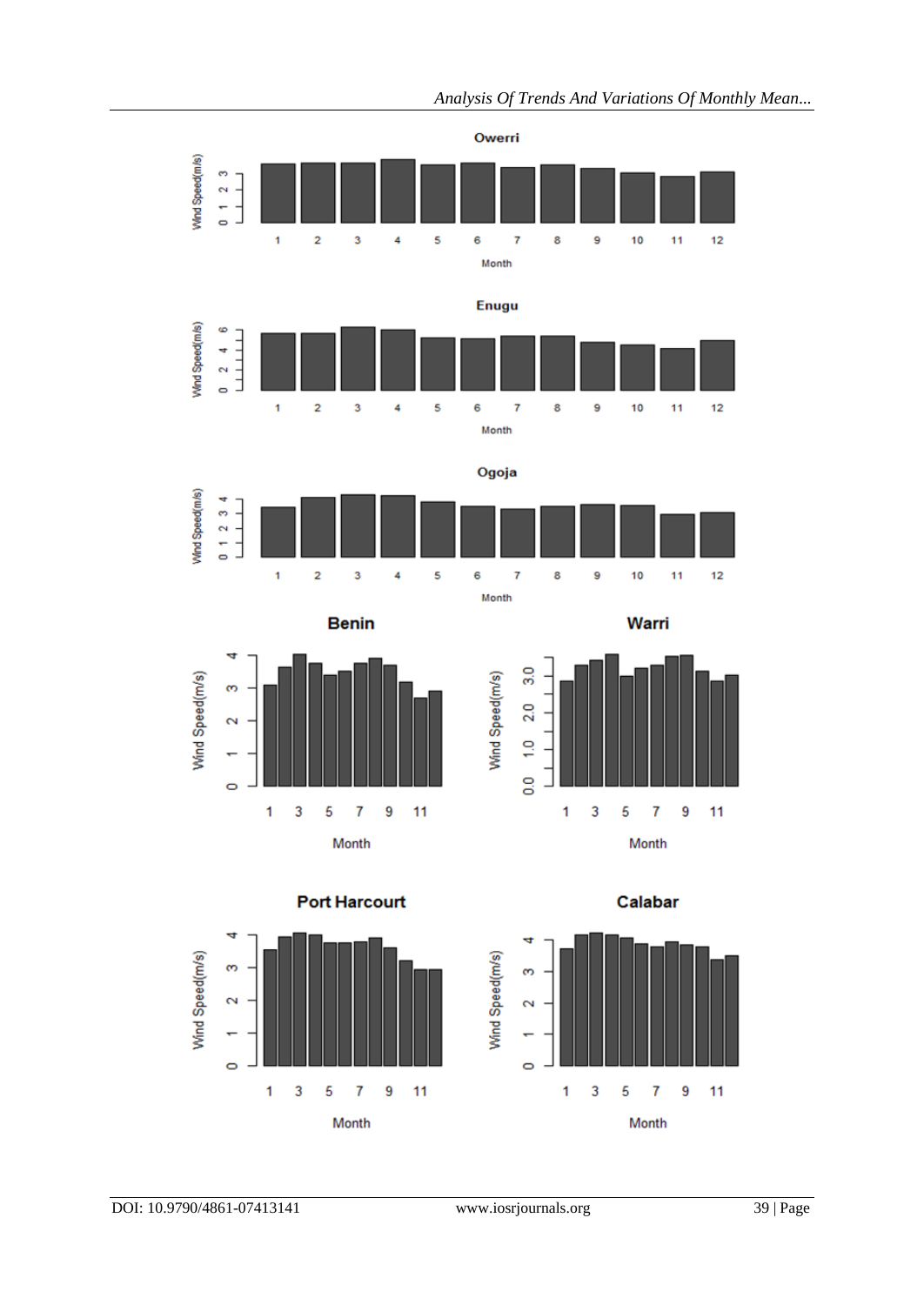Their minima are observed in late autumn (November). For cities in the south eastern geographical zones (Enugu, Owerri and Ogoja), maxima are observed in spring (March and April) and the minima occurred in late autumn (November). For the core southern cities of Benin, Port Harcourt, Warri and Calabar, double maxima are observed in spring (March & April) and late summer (August). The calm periods are witnessed in late autumn (November). From the foregoing, it is clear that the spring season (March and April in most cases) dominates the periods of high wind speed while the autumn (November precisely) dominates the periods of calm across Nigeria.

The result of this research is in complete agreement with that of Ogolo and Adeyemi (2009) that observed declining trends in wind speed for Ibadan using the M-K test. However, the results do not partially agree with that of Ewona and Udo (2008) that observed decreasing trends in wind speed for Calabar. The variation in result is perhaps, due to differences in record length of the data used. The result of this work is consistent with other regional and international studies where the results indicate dominant declining trends in the wind speed data (Tuller, 2004;Abhishek *et al*, 2010; Bichet *et al*, 2012; Ko *et al*, 2010b; Mc Vicar *et al*, 2010; Troccoli *et al*, 2012;). Presence of decreasing, increasing and random trends across the stations as shown in the M-K test show that the direction of trends and variations are location dependent as observed by some studies (e.g Kumar and Philip, 2010; Wu and Mok, 2013 and Ko*et al,* 2010a).

#### **VI. Conclusion**

It has been the main objective of this study to examine the trends and variations of measured wind speed data at 20 land anemometer stations spread across Nigeria and to quantify the statistical significance of the trends. The coefficients of variations (CV) are high, ranging from 19.87% to 50.32%. The northern part of the country tends to show higher CV and monthly mean daily wind speeds. The inter station spatial coherence of the monthly mean daily wind speed as quantified by the Pearson Product Moment Correlation Coefficients indicate some negative and positive correlations significant at the 0.01 and 0.05 levels. The Mann-Kendall's test results show a dominant decreasing trend in the time series of the period considered in the study, of which most of them are significant at the 0.01 level. Nevertheless, there are also upward trends of which some are significant at the 0.01 level. It is clear from the seasonal variation Bar charts that the spring period (March and April precisely) is the windiest period while autumn (precisely November) dominates the period of calms across Nigeria.

The results of the M-K tests portray the fact that surface wind pattern could be an alternative to surface air temperature and precipitation as an indicator of climate variability and change. Variations in wind speed pattern may provide a critical context for climate change research and a platform for forecasting and modeling of wind speed regimes under the global climate change scenarios. The knowledge of contemporary wind climate data and its historical trends can be useful to various agencies and industries. The results presented here have implications for the air quality management attempts in these regions as decreasing wind speed would affect ozone and aerosol distribution rates and patterns. Consequently, this may signal a need to make significant changes to their air pollution mitigation strategies for effective results. This is necessary because downward trends in wind speed may imply poorer ventilation of pollutants from these areas which could constitute serious health-related problems especially for people with heart-related diseases such as asthmatic patients.

#### **References**

- [1]. Abhishek, A., Lee, J.Y., Keener, T.C. and Yang, Y.J. (2010). Long-term wind speed variations for Three Midwestern U.S cities. J. Air & Waste Manage. Assoc. 60, 1057 – 1064, doi:10.3155/1047 – 3289.60.1057.
- [2]. Abiodun, B.J., Salami, A.T. and Tadross, M. (2011).Climate Change Scenarios for Nigeria: Understanding the Bio-Physical Impacts. Climate Systems Analysis Group, Cape Town, for Building Nigeria's Response to Climate Change (BNRCC) Project, Ibadan, Nigeria.
- [3]. Amadi, S. O., Udo, S. O. and Ewona, I. O. (2014). Trends in Monthly Mean Minimum and Maximum Temperature Data over Nigeria for the Period 1950-2012. **International Research Journal of Pure and Applied Physics, 2**(4), 1-27.
- [4]. Bichet, A., Wild, M., Folini, D. and Schar, C. (2012). Causes for decadal variations of wind speed over land: sensitivity studies with a global climate model. Geophysical Research Letters, 39, L11701, doi:10.1029/ 2012GL051685.
- [5]. Cabezudo, B., Recio, M., Sanchez-Laulhe, J., Del Mar Trigo, M., Toro, F.J. and Polvorinos, F. (1997). Atmospheric transportation of Marihuana Pollen from North Africa to the southwest of Europe.Atmos. Environ, 31, 3323 – 3328.
- [6]. Cardone, V.J., Greenwood, J.G. and Cane, M.A. (1990).On Trends in Historical Marine Wind Data.Journal of Climate.3,113 127.
- [7]. Davis, J.C. (1986). Statistics and data analysis in Geology, Wiley, New York.
- [8]. De Luis, M, Raventos, J, Gonzalez-Hidalgo, J.C, Sanchez, J.R and Cortina, J, (2000). Spatial analysis of rain-fall trends in the region of Valencia (East Spain), International Journal of Climatology, 20, 1451 – 1469.
- [9]. Droppo, J.G. and Napier, B.A. (2008). Wind direction bias in generating wind roses and conducting sector-based air dispersion modeling. J. Air & Waste Manage. Assoc., 58,913 – 918, doi:10.3155/1047 – 3289.58.7.913.
- [10]. Ewona, I.O. and Udo, S.O. (2008). Trend studies of some meteorological parameters in Calabar, Nigeria. Nigerian Journal of Physics, 20(2): 283 – 289.
- [11]. Helsel, D.R. and Hirsch, R.M. (1992).Statistical methods in water resources. Studies in Environmental Science, 49, New York: Elsevier.
- [12]. Holzer, M. and Boer, G.J. (2001).Simulated Changes in atmospheric transport climate.J. Clim, 14, 4398 4420.